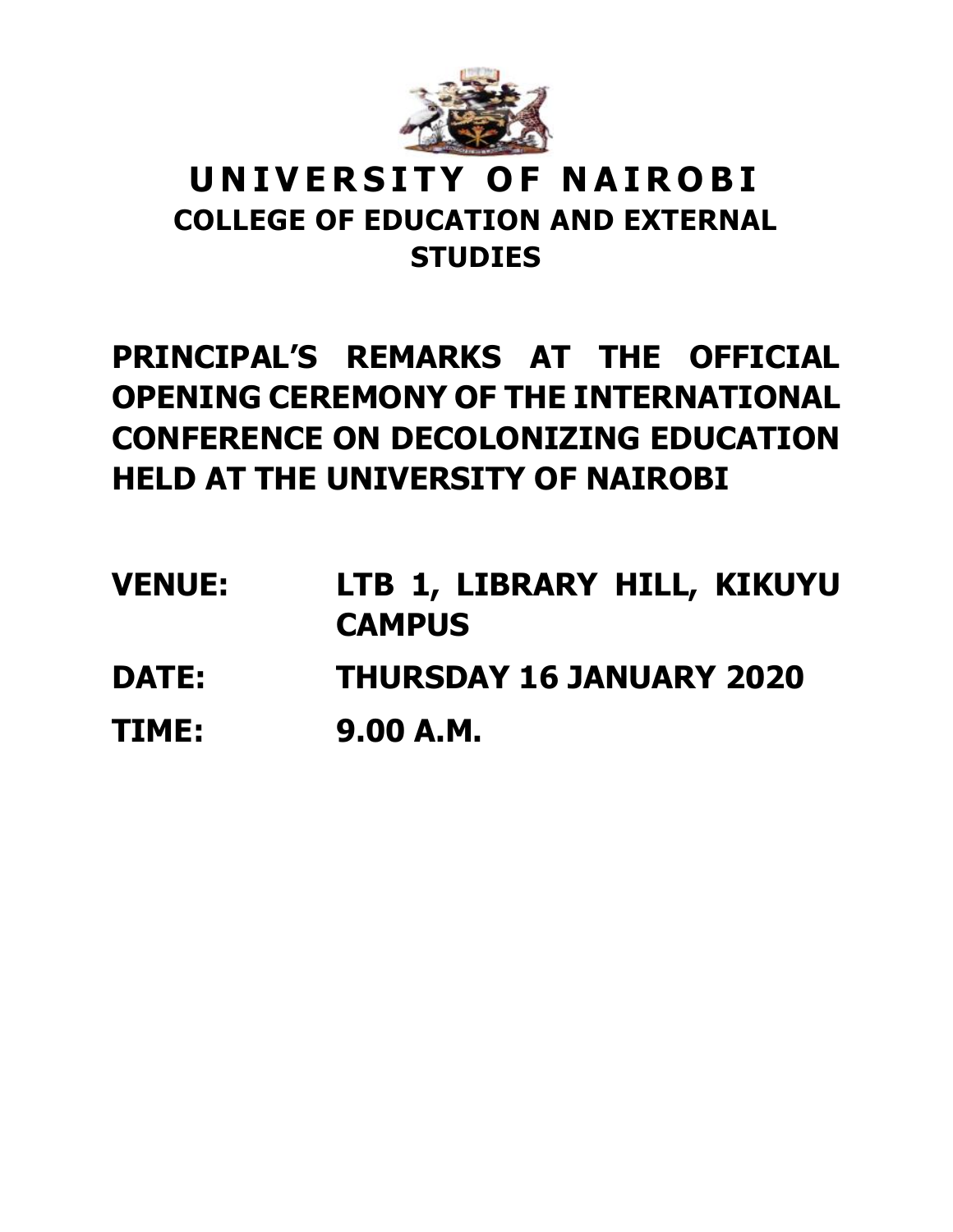- **Dean School of Education**
- **Our Esteemed visitors from UK, (University of Manchester) and neighbouring African countries**
- **Our Esteemed Local participants, including those from other universities**
- **Chairmen of Departments present**
- **Students including those from Alliance Girls High School who are special guests to the Conference**
- **Ladies and Gentlemen**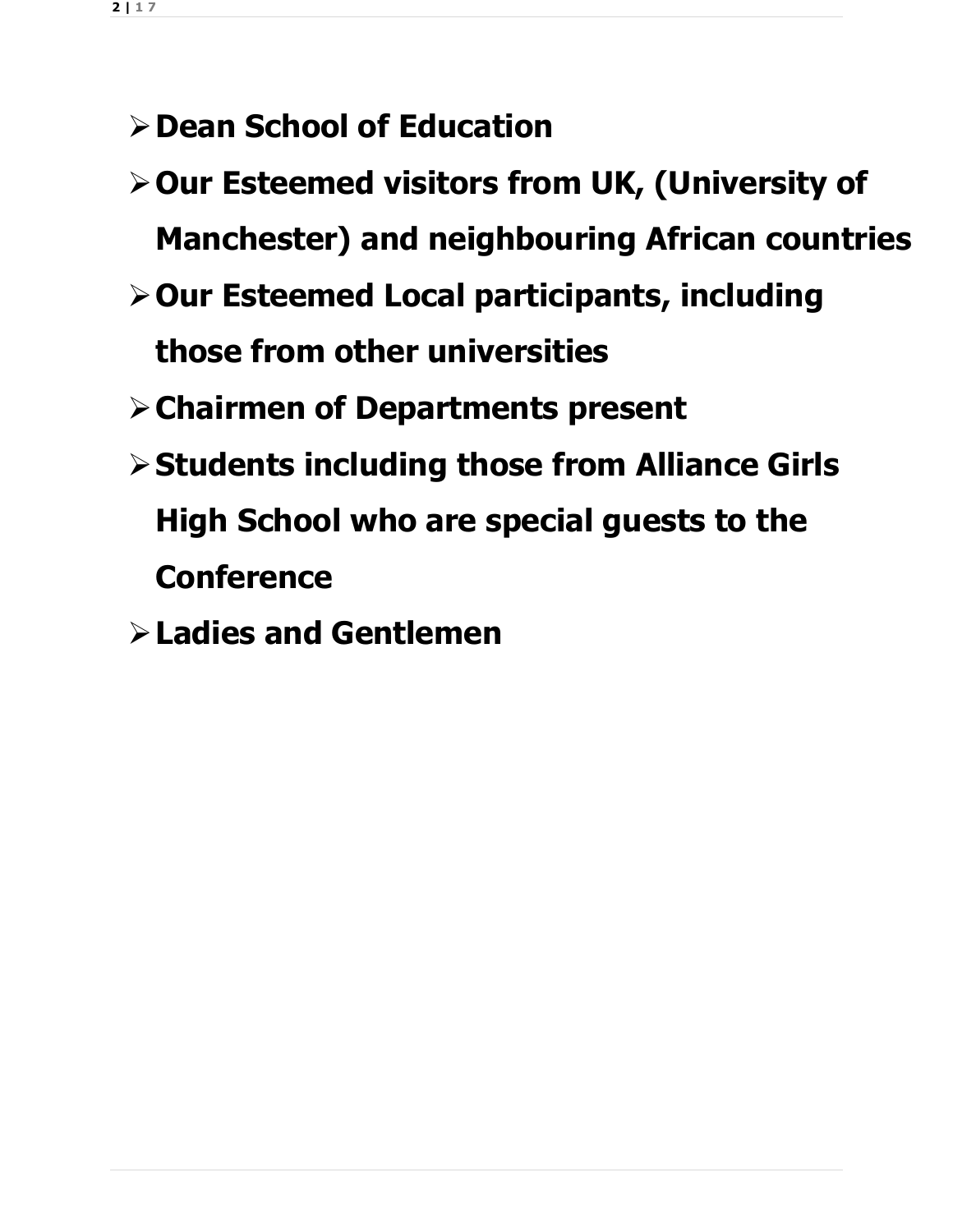**3 | 1 7**

**I wish on behalf of the Vice Chancellor and entire University of Nairobi community to welcome you all to the University of Nairobi and in particular to Kikuyu Campus. I particularly wish to acknowledge the presence of our partners from the University of Manchester in United Kingdom who will be the resource persons, as well as participants from Rwanda, Somalia, the Republic of South Sudan and other Universities in Kenya.**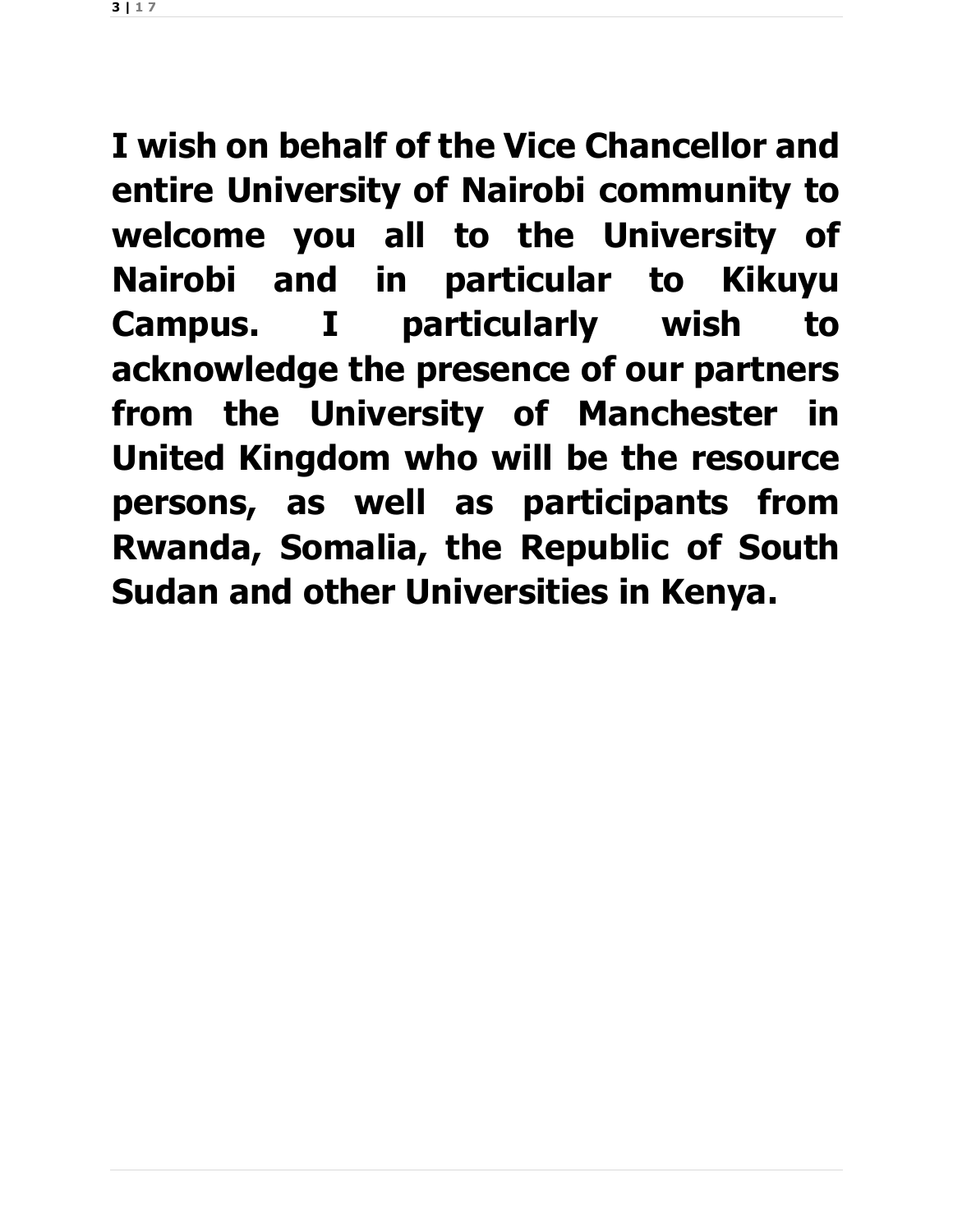**4 | 1 7**

**Please note that Kikuyu Campus is the Headquarters of the College of Education and External Studies. The Campus hosts Bachelor of Education Arts, Bachelor of Education Early Childhood Education, Bachelor of Education in Physical Education and Sport as well as all graduate programmes.**

**We have a sister Campus – Kenya Science Campus about 10 Km away which hosts the Bachelor of Education Science and Bachelor of Education in Information Communication and Technology programmes. Please find time and pay a visit.**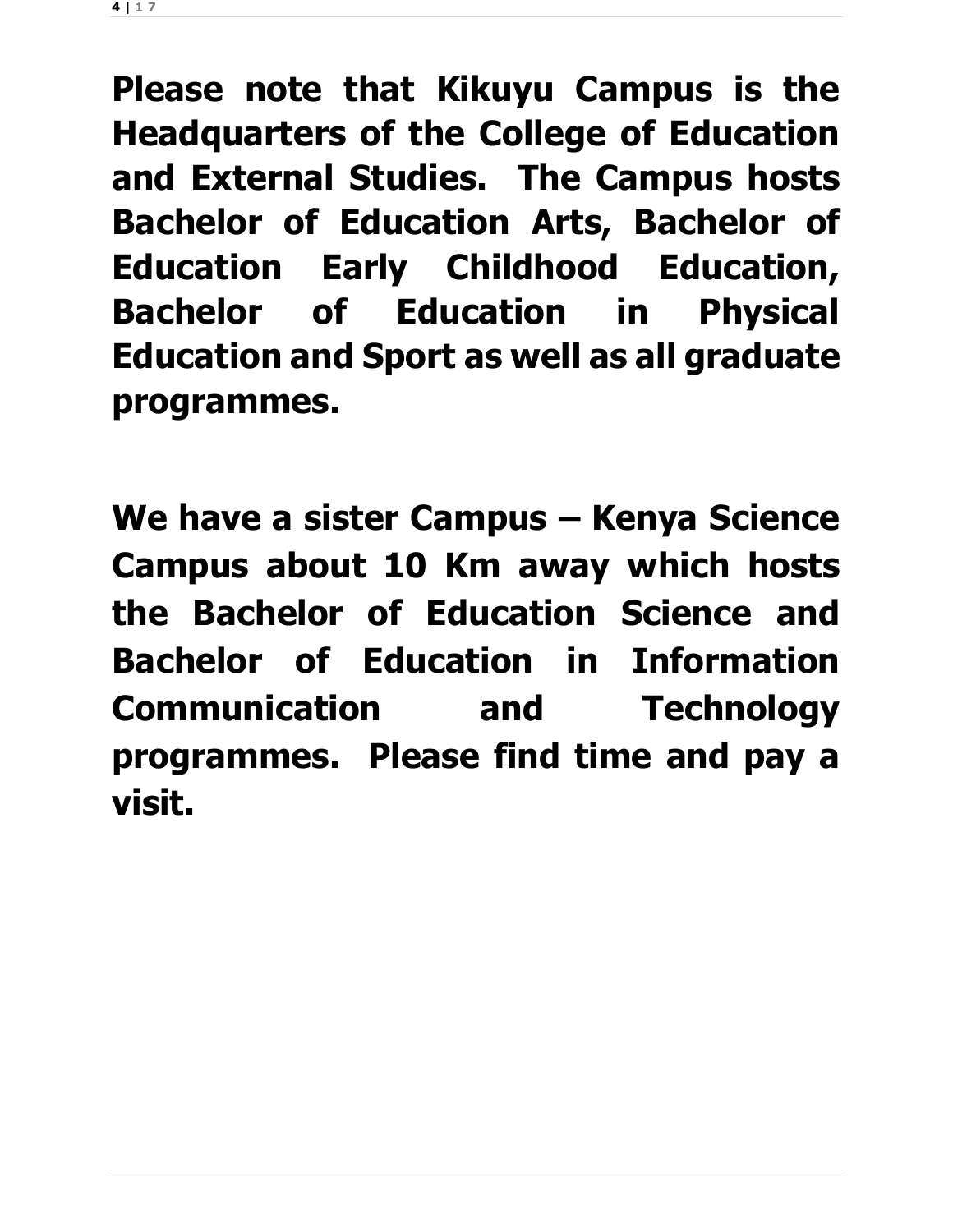**The College also has students at Kisumu Campus and we intent to introduce programmes at Mombasa Campus.**

**In total, the College has about 8,500 students.**

**The purpose of this conference is to develop a partnership on decolonization of education that will build solidarity between Scholars from the participating countries, with the following objectives:**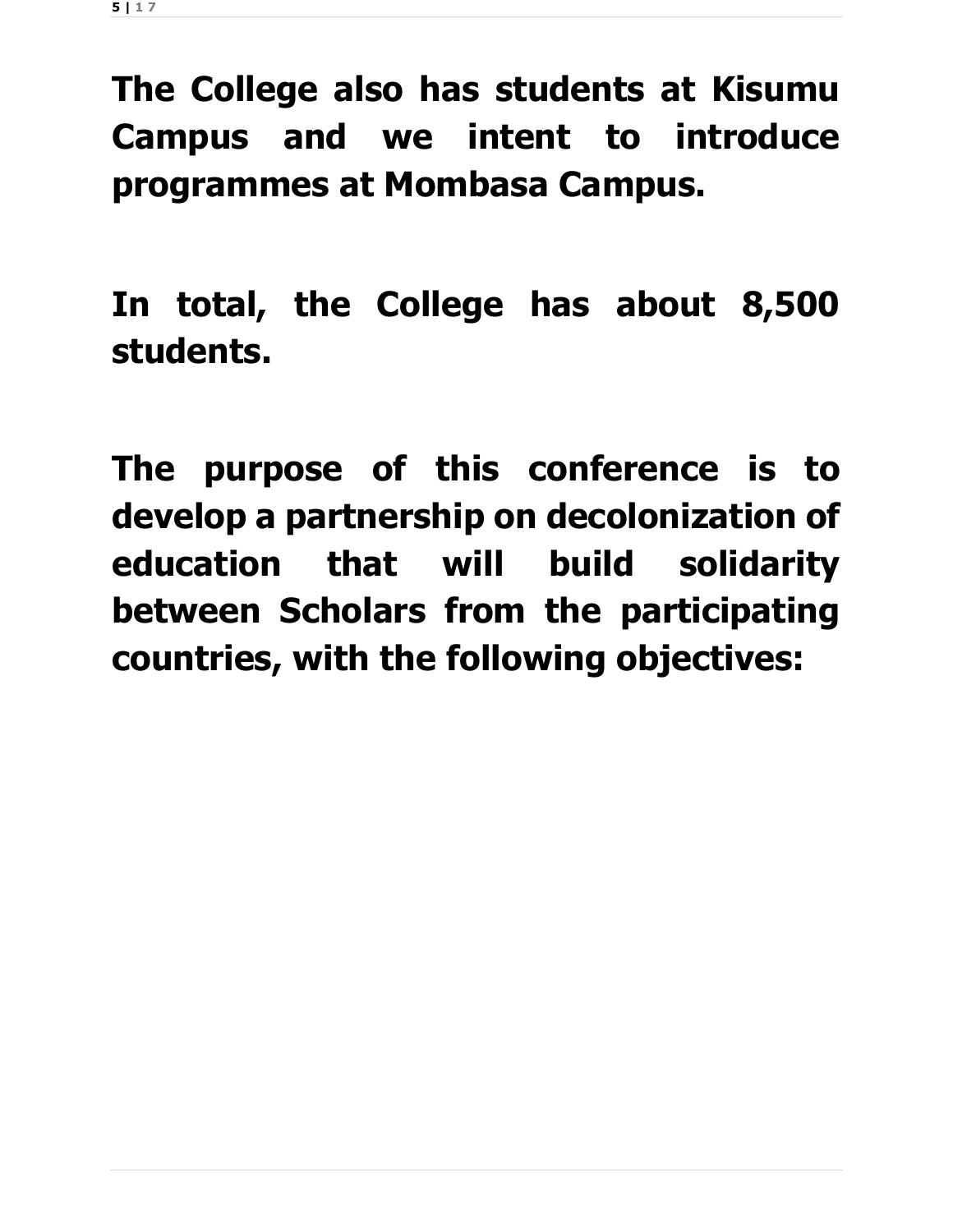- **1. To make deliberations on decolonization of education in Kenya, and the world. I propose that the issues be looked at from policy perspective as well as the political perspective because we need political will to successfully drive national development strategies.**
- **2. To develop modalities for creating a partnership between the Racial Justice Network of UK and School of Education through the Department of Educational Foundations.**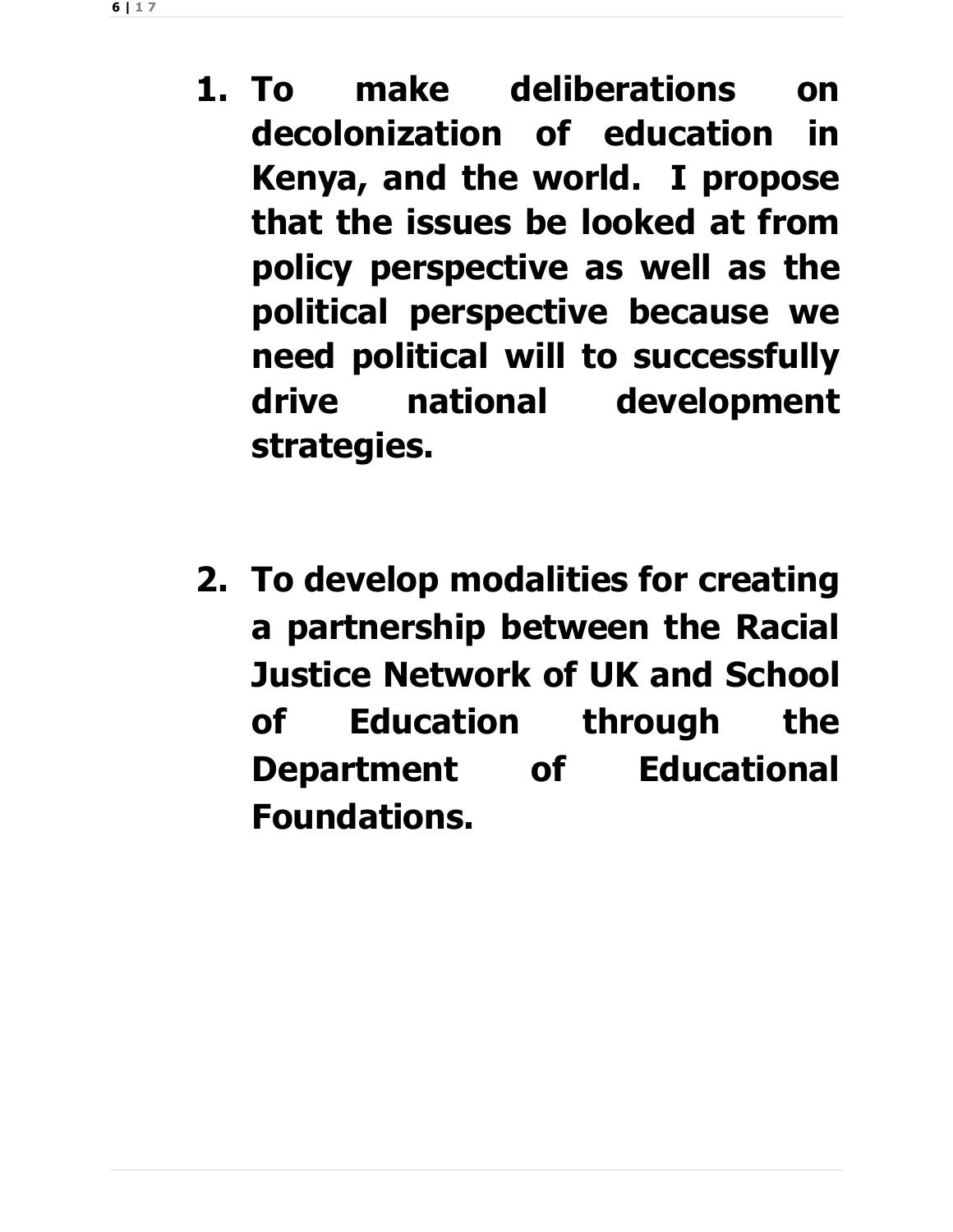**3. To develop a Framework that will guide decolonization of education and activism against discrimination and segregation in Kenya right from high School to the workplace.**

**Our College supports the initiative and hopes to benefit in terms of:**

**1. Opportunities for Curriculum transformation.**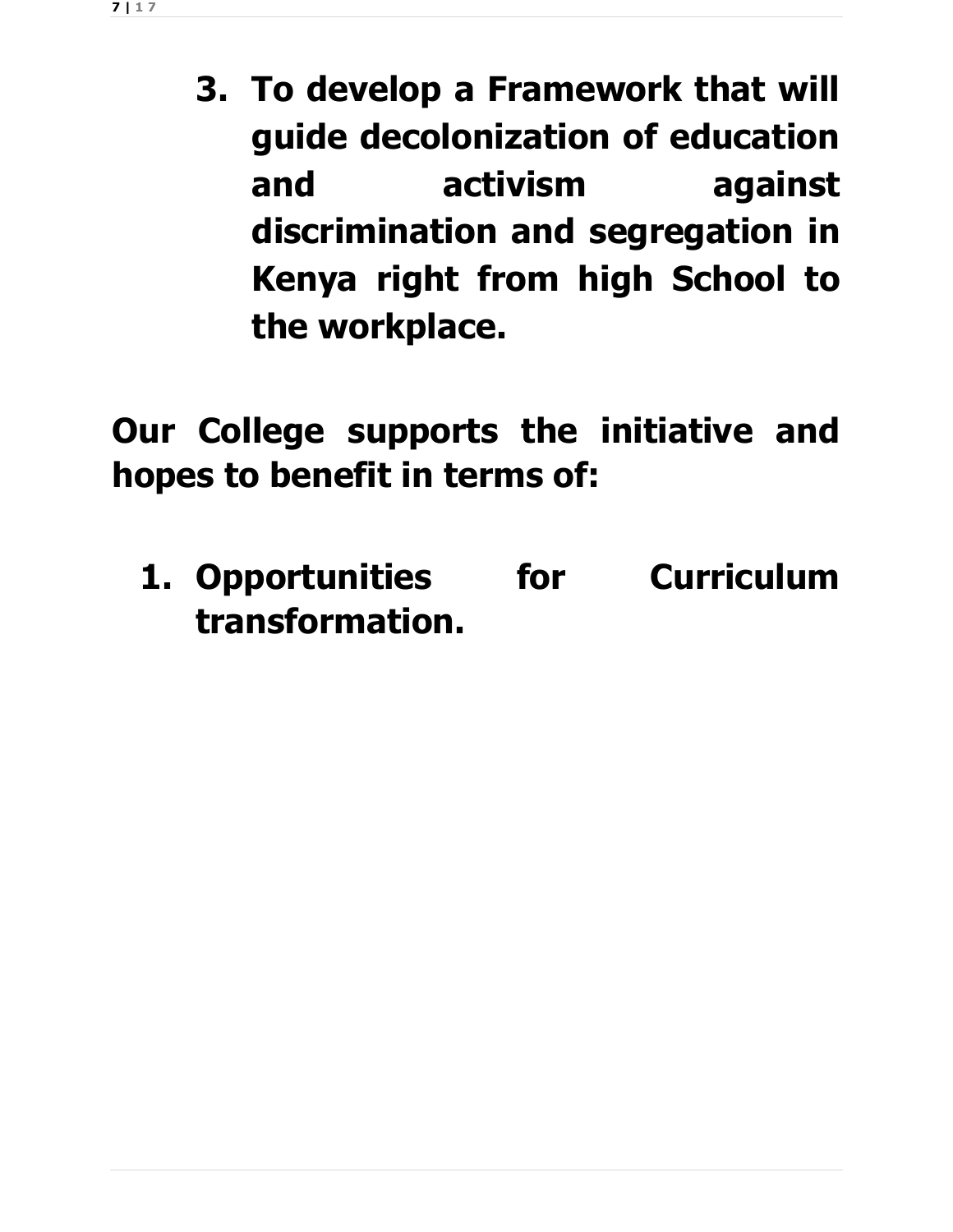- **2. International linkage and collaboration, especially with the University of Manchester.**
- **3. Local interaction, knowledge sharing and networking.**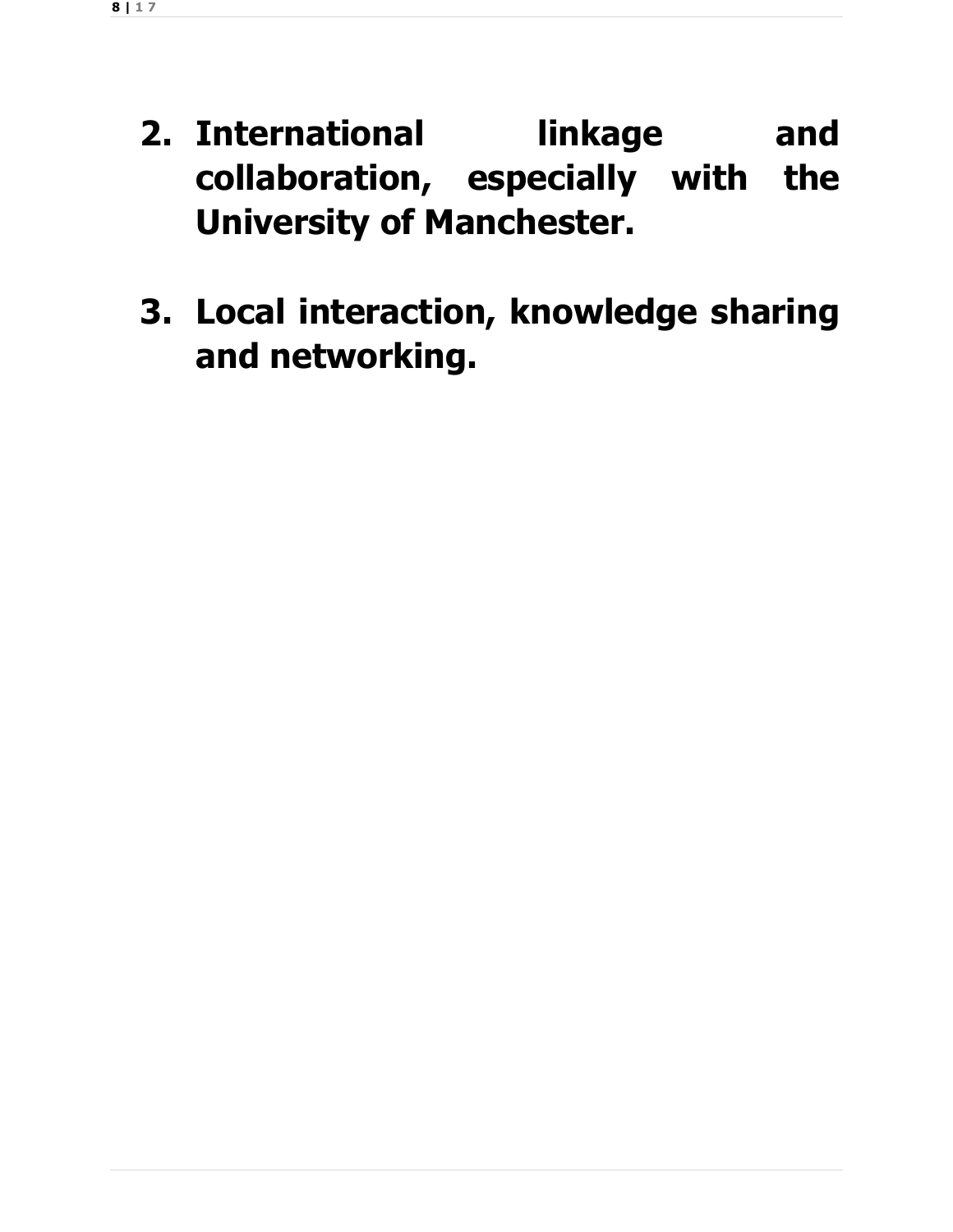**9 | 1 7**

**Kenya gained independence from Britain in 1963, and with this independence, we inherited the British system of Education. We still have memories of the grading system we had at independence upto the early eighties: the Cambridge School Certificate examination (Ordinary or Form Four Level) and Cambridge Higher School Certificate Curriculum (Form Six Level), which were set and marked in Britain.**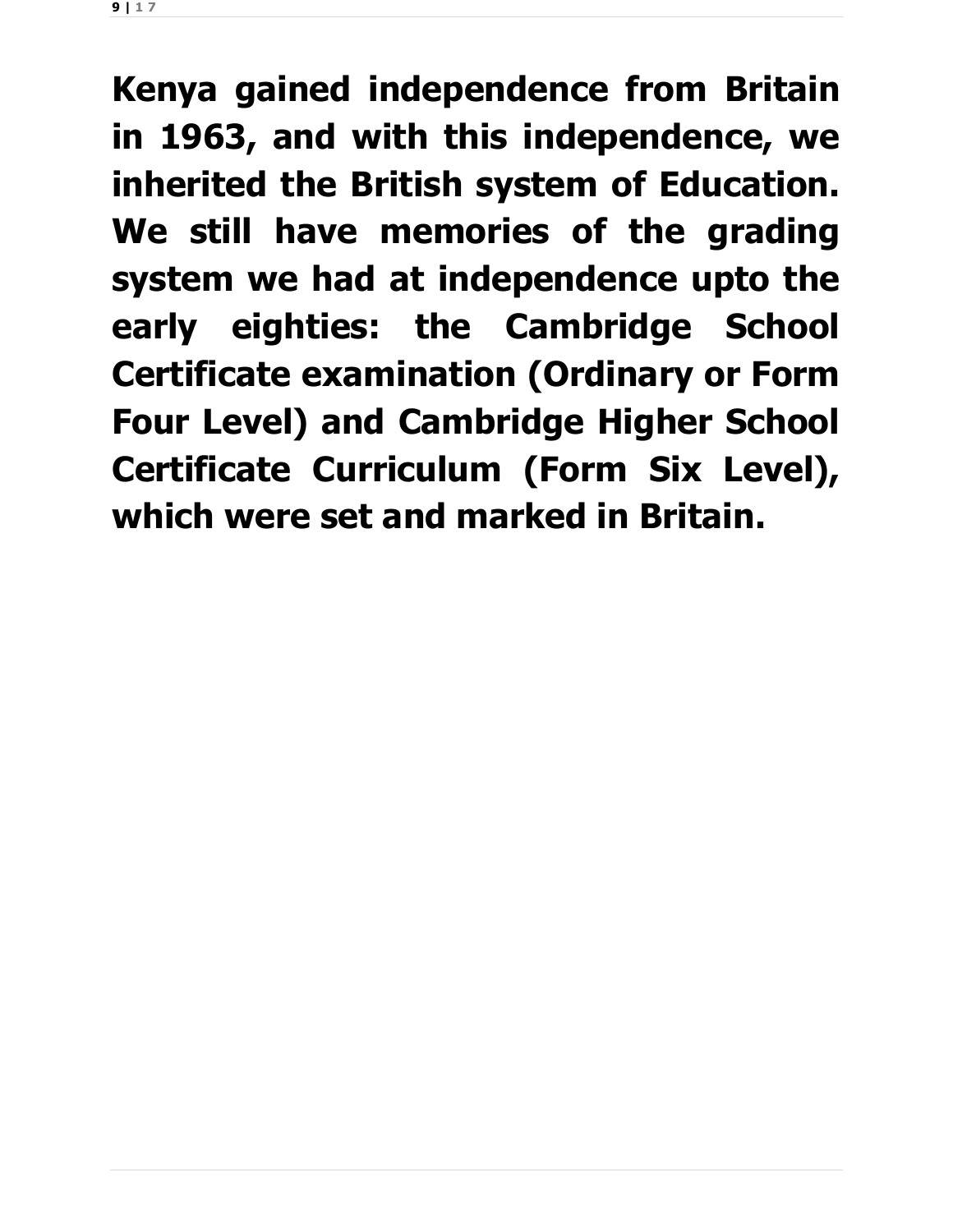**Prior to independence, Kenyans witnessed a lot of challenges impacted by the British system of education in public utilities and institutions such as schools, hospitals, and social clubs:**

- **Racial segregation**
- **Spiritual discrimination**
- **Tribal divisions/lack of cohesion/lack of unity**
- **Lack of employment**
- **Discrimination in job placement**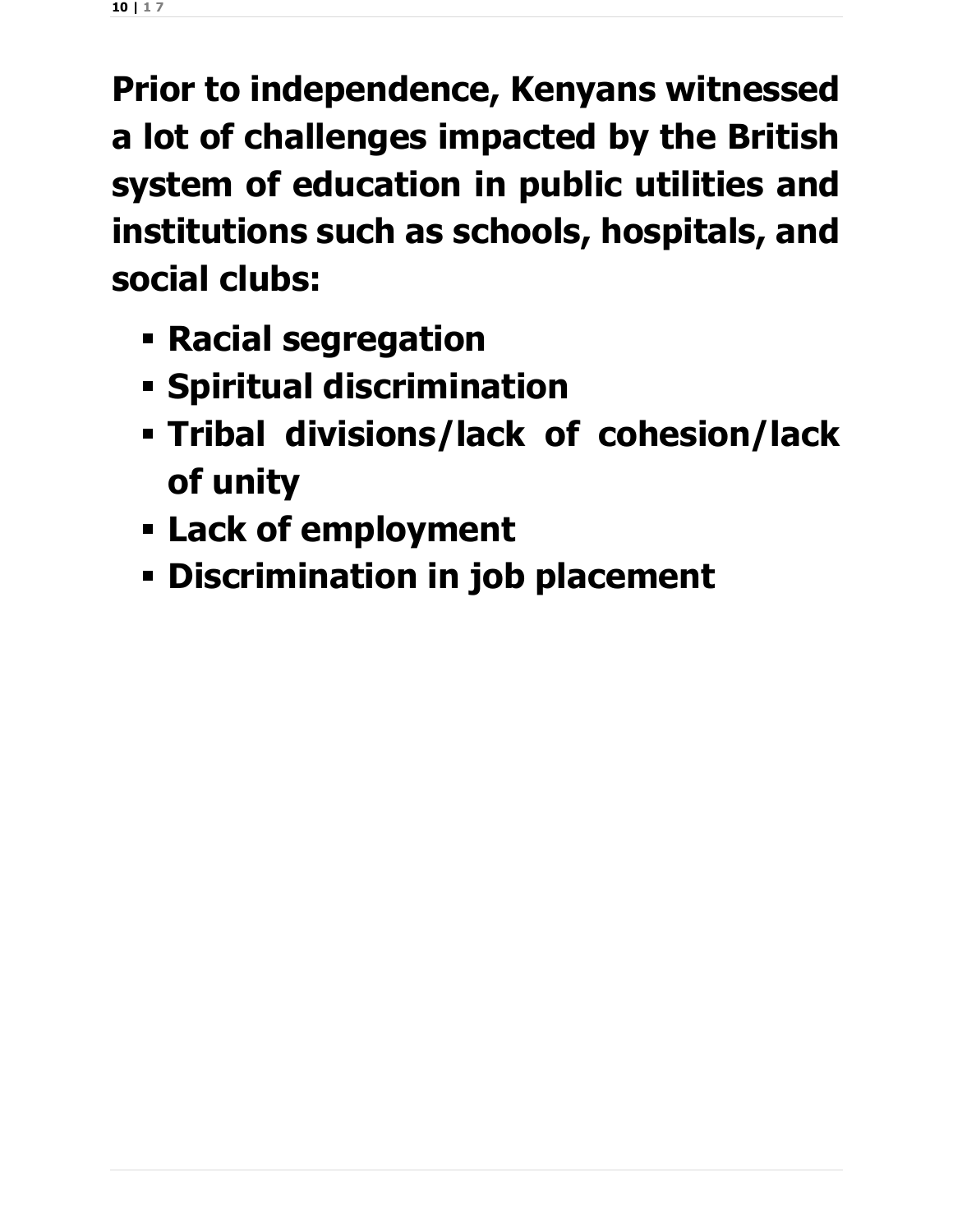- **Poor educational planning and evaluation**
- **Lack of cultural inspiration**
- **Incoherent relevance in education and training**
- **Lack of policy and strategies for national goals, and aspirations of national unity, industrialization, and life-long learning**
- **Lack of clear policy on curriculum mapping and transformation**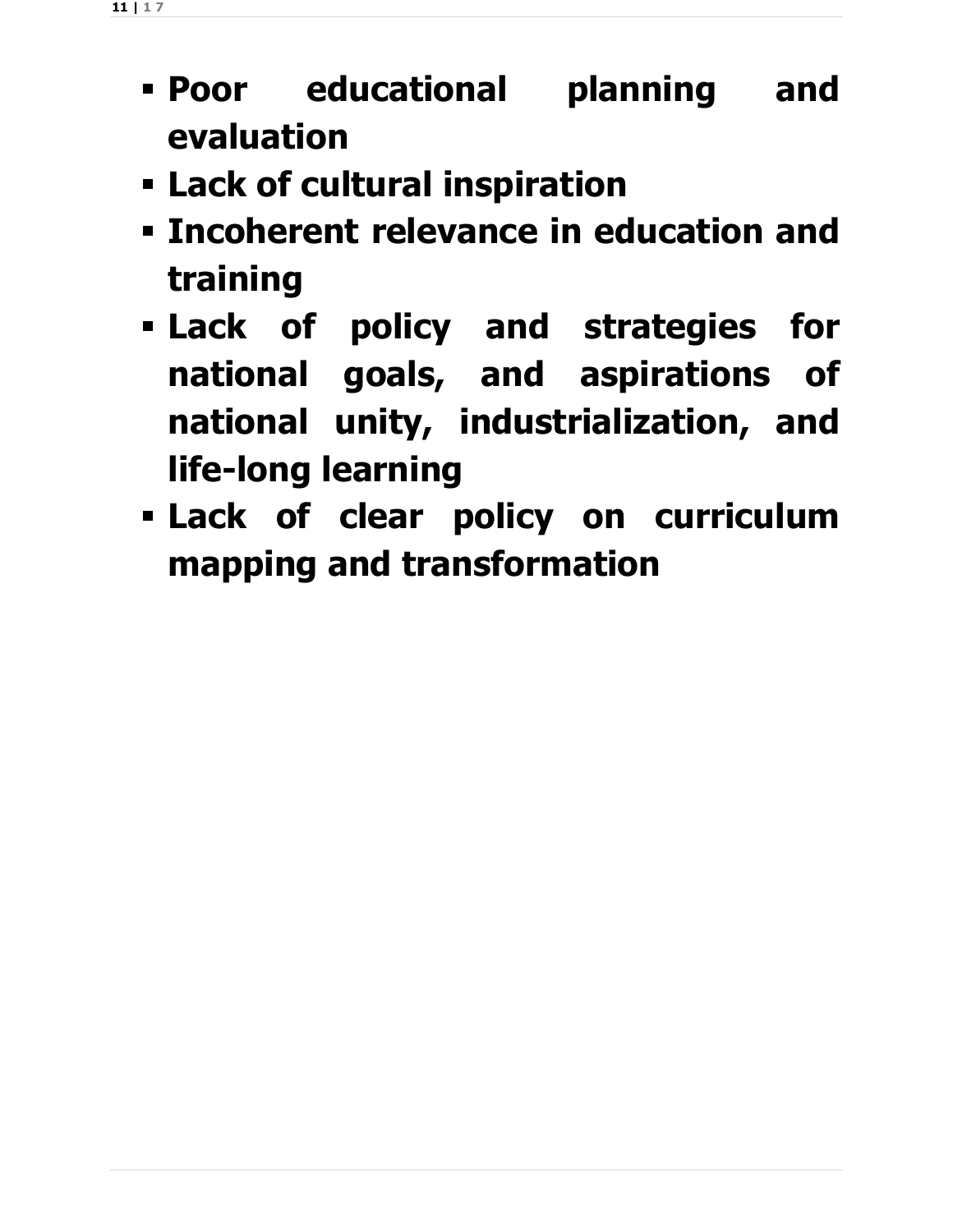**Soon after independence, the Government embarked on addressing reform issues in education that would provide structures to these challenges.**

**The ultimate objective was to foster unity and create incentives for development through employment creation. To achieve this, a number of Task Forces were commissioned, one after the other.**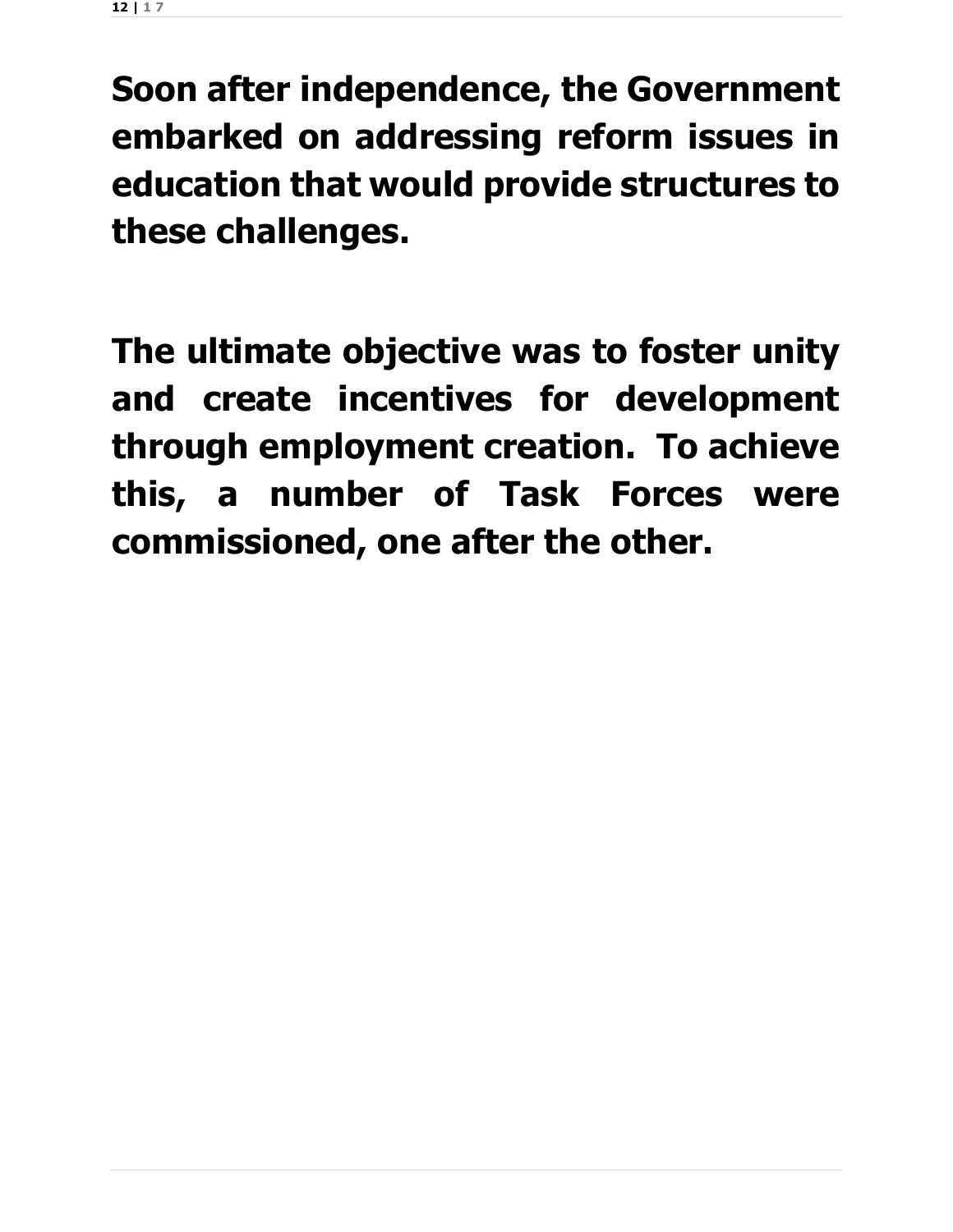**The first task force for this initiative was called The 1964 Kenya Education Commission (dubbed the Ominde Report).** 

**The Ominde Report focused on the need to make education more responsive to national economic, social and political needs of the newly independent nation.**

**Thereafter as time went by, other task forces were commissioned with specific Terms of Reference and expected outcomes.**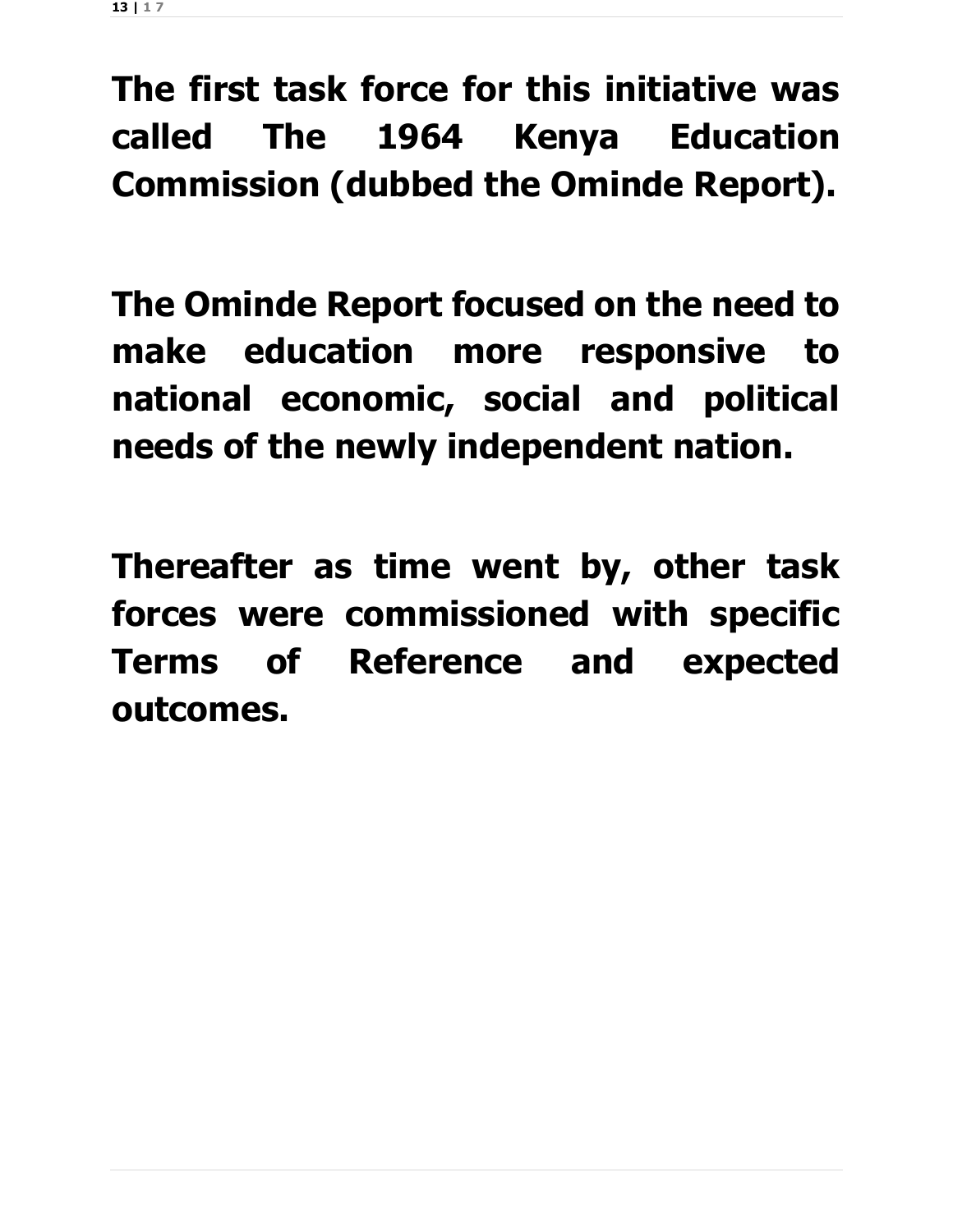**The 1976 Report of the National Committee on Educational Objectives and Policies (The Gachathi Report) emphasized the need for coordination of educational planning and continuous monitoring and evaluation to promote unity, cultural inspiration and socio economic development of the nation.**

**The Report recommended 9 years of primary education which was however too expensive to implement.**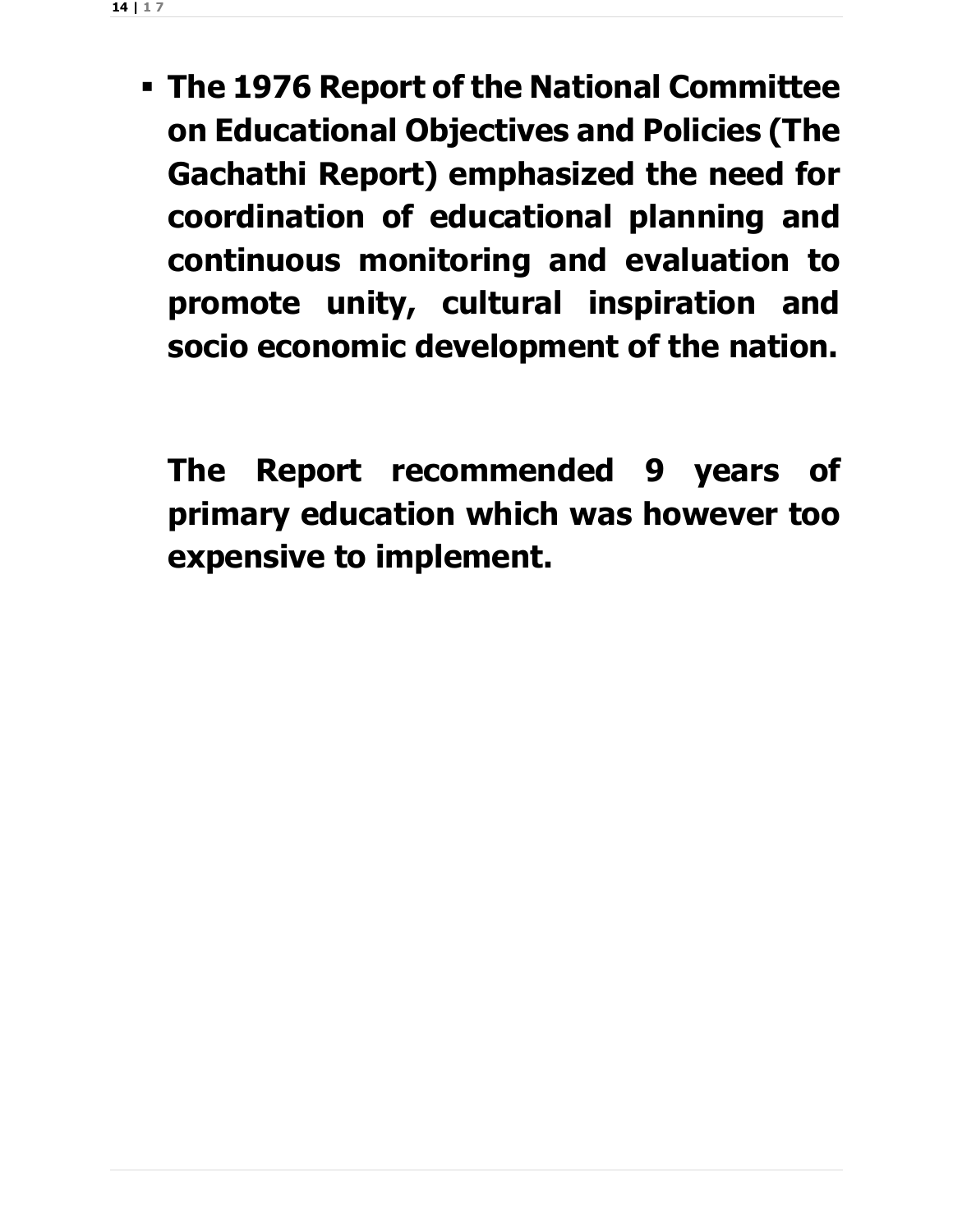**The 1981 Report of the Presidential Working Party (commonly called the Mackay Report) recommended restructuring of the entire education system. The Report recommended 8 years of primary, 4 years of secondary and 4 years of University education, dubbed the 8.4.4 system.**

**The A-Level cycle of secondary education (called the Higher School Certificate stage) was abolished.**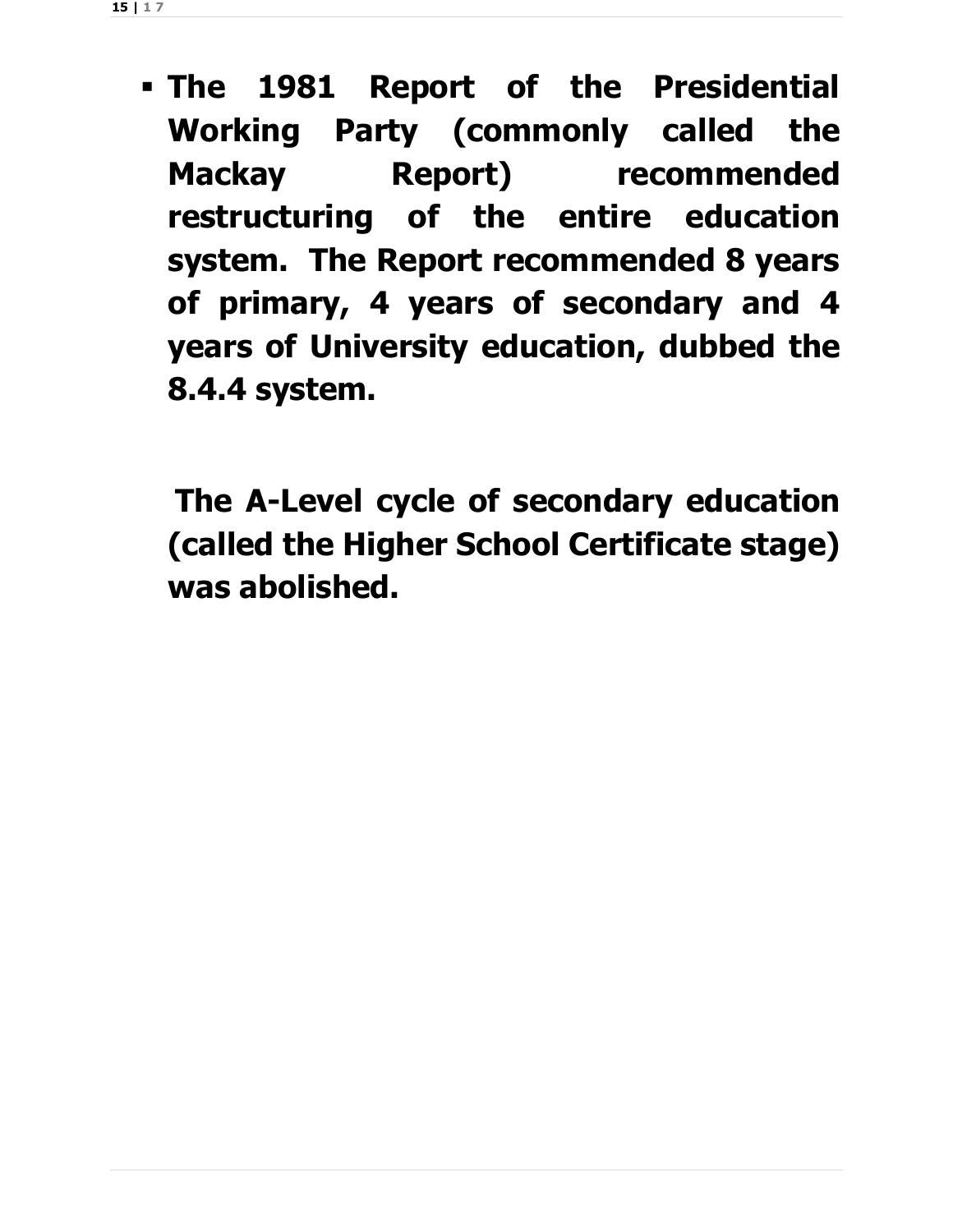**The university bachelor's degree was expanded by one more year, with the expected outcome being provision of knowledge and skills to promote selfreliance.**

 **The 1988 Report of the Presidential Working Party on Education and Manpower Training for the Next Decade and Beyond (The Kamunge Report) addressed the issue of quality and relevance of education and training in Kenya. It emphasized the need for research and evaluation.**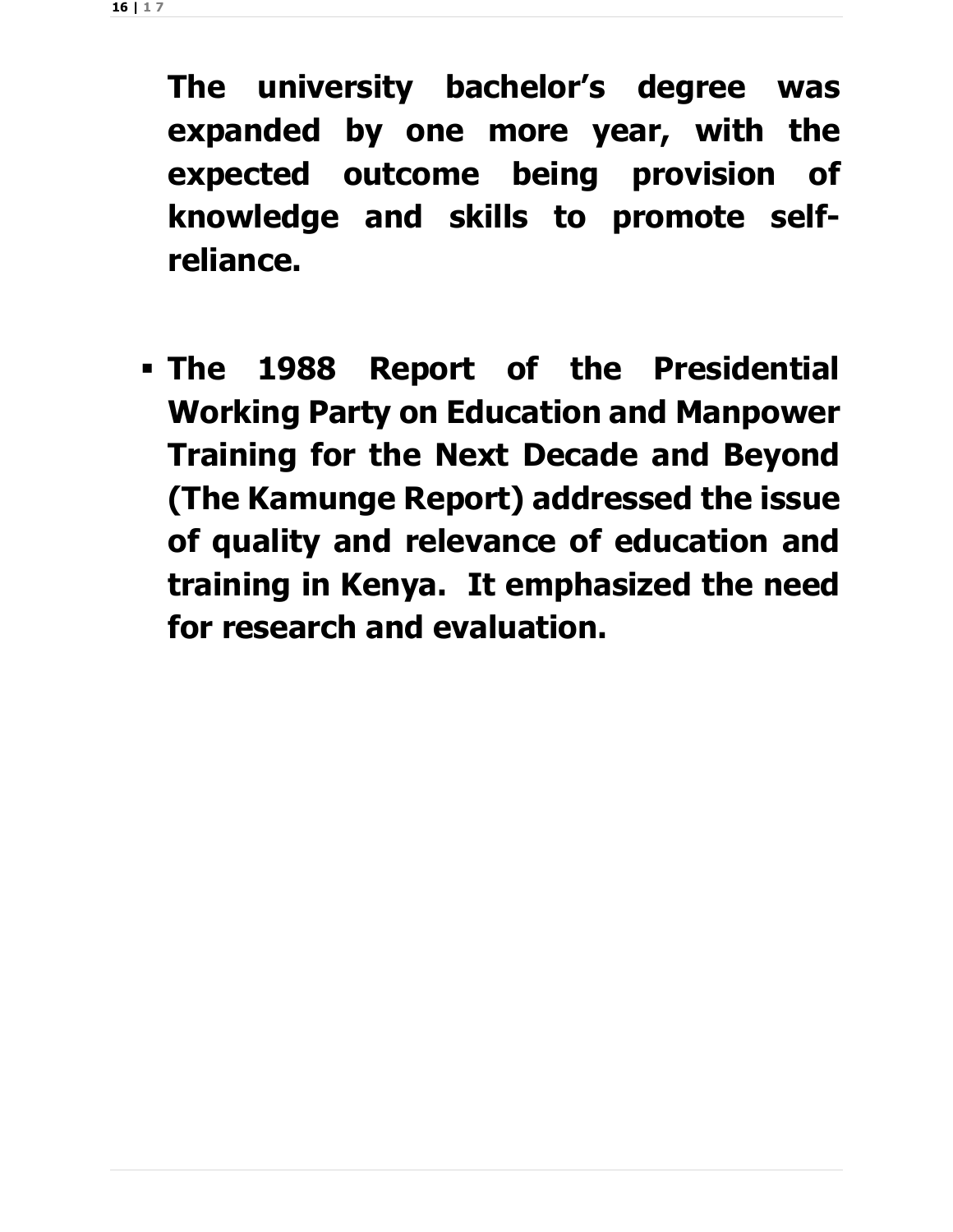**The 1999 Report of the Commission of Inquiry into the Education System in Kenya (The Koech Report) examined strategies that would facilitate education to respond to national goals and aspirations of national unity, industrialization, life-long learning, quality and relevance.** 

**The outcome was a document dubbed "Totally Integrated Quality Education and Training (TIQET) which recommended restructuring of the curriculum with reduced subject content but laid emphasis on languages, mathematics and science.**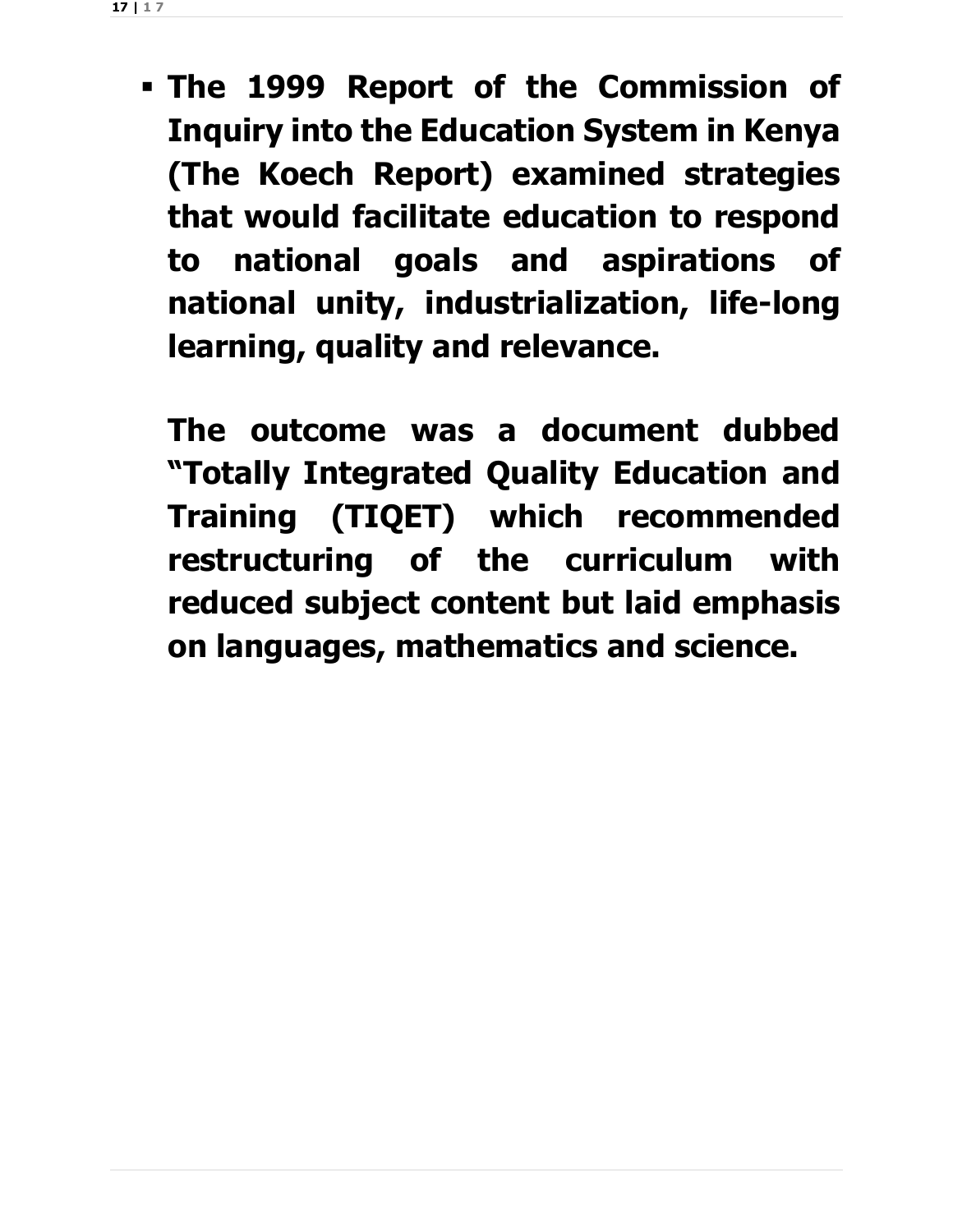- **Between 2003 and 2012, 4 Reports were commissioned:**
	- **1. The Economic Recovery Strategy for Wealth and Employment Creation (2003-2007).**
	- **2. The Kenya Educational Support Programme (KESSP 2005 – 2010)**
	- **3. The Policy Framework for Education, Training and Research (Report contained in Sessional Paper No. 1 of 2005).**
	- **4. The Kenya Vision 2030 of June 2008.**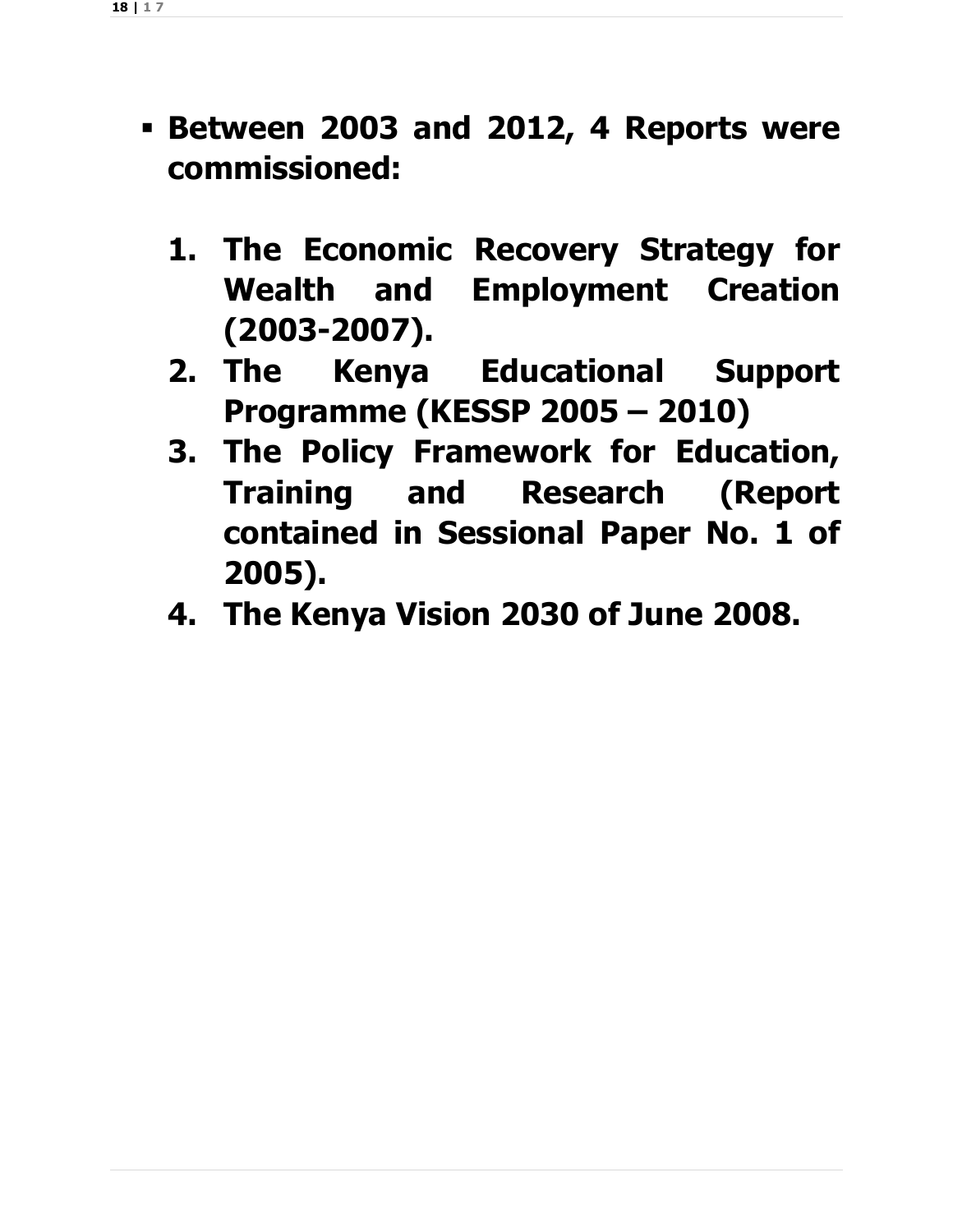**The 4 reports still underscored the role of quality and relevant education in socioeconomic development, nation building and national cohesion.**

**In summary, the aim of the Task Forces or Commission Reports that have evolved since independence was to demystify the colonial education system and make it more relevant and responsive to Kenyan needs.** 

**In some way, the initiatives were meant to promote strategies for decolonization of the education system in Kenya.**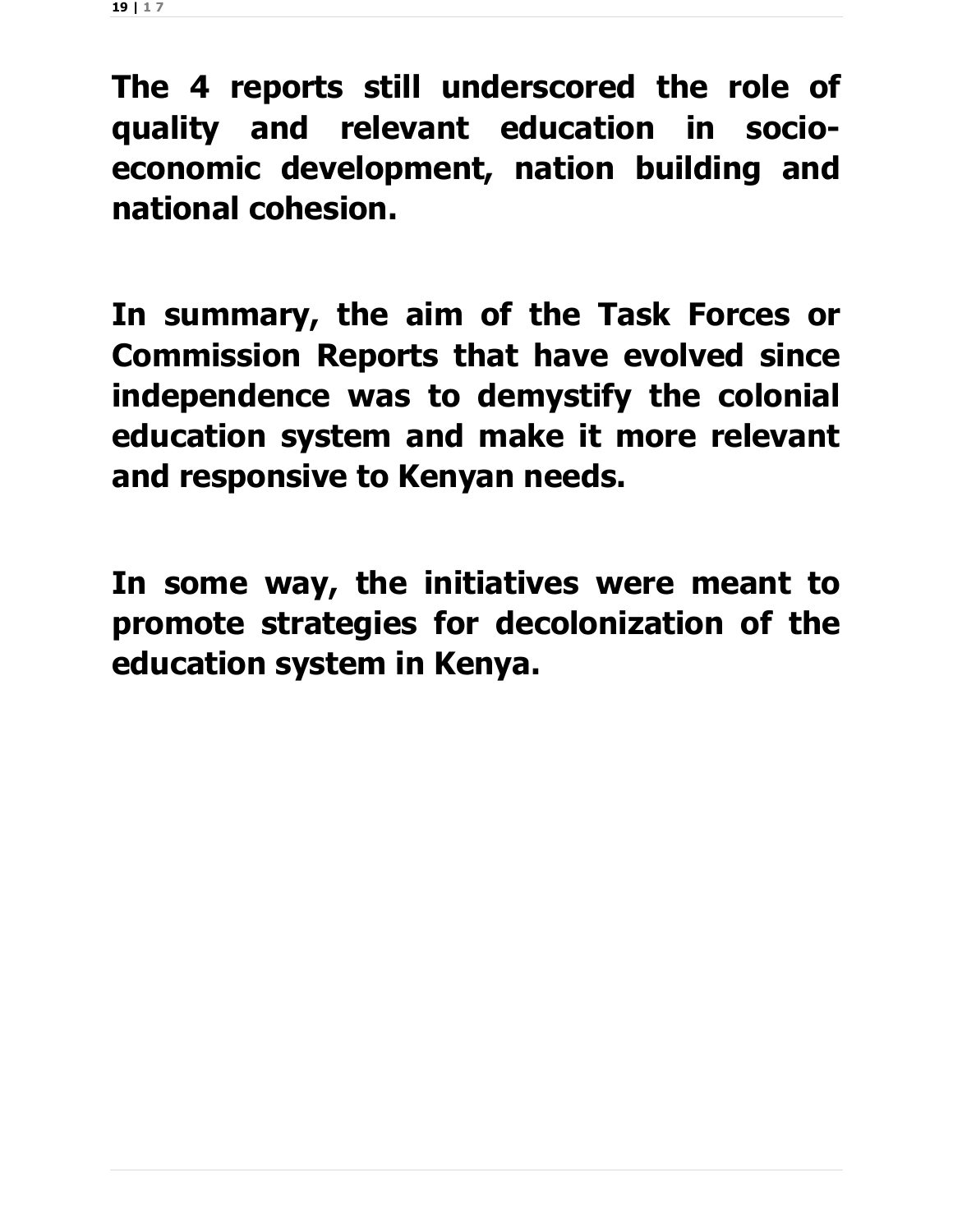**However, in a continuously changing world, we expect emerging challenges and gaps all the time.**

**This conference is important to us in Kenya because we are eager to deliberate and exchange ideas for a better Kenya. We welcome our colleagues from UK and hope to come up with useful outcomes especially in terms of:**

- **1. Colonial legacies in education.**
- **2. Alternative education for a better world.**
- **3. Moving towards a decolonized education system in Kenya and the world over.**